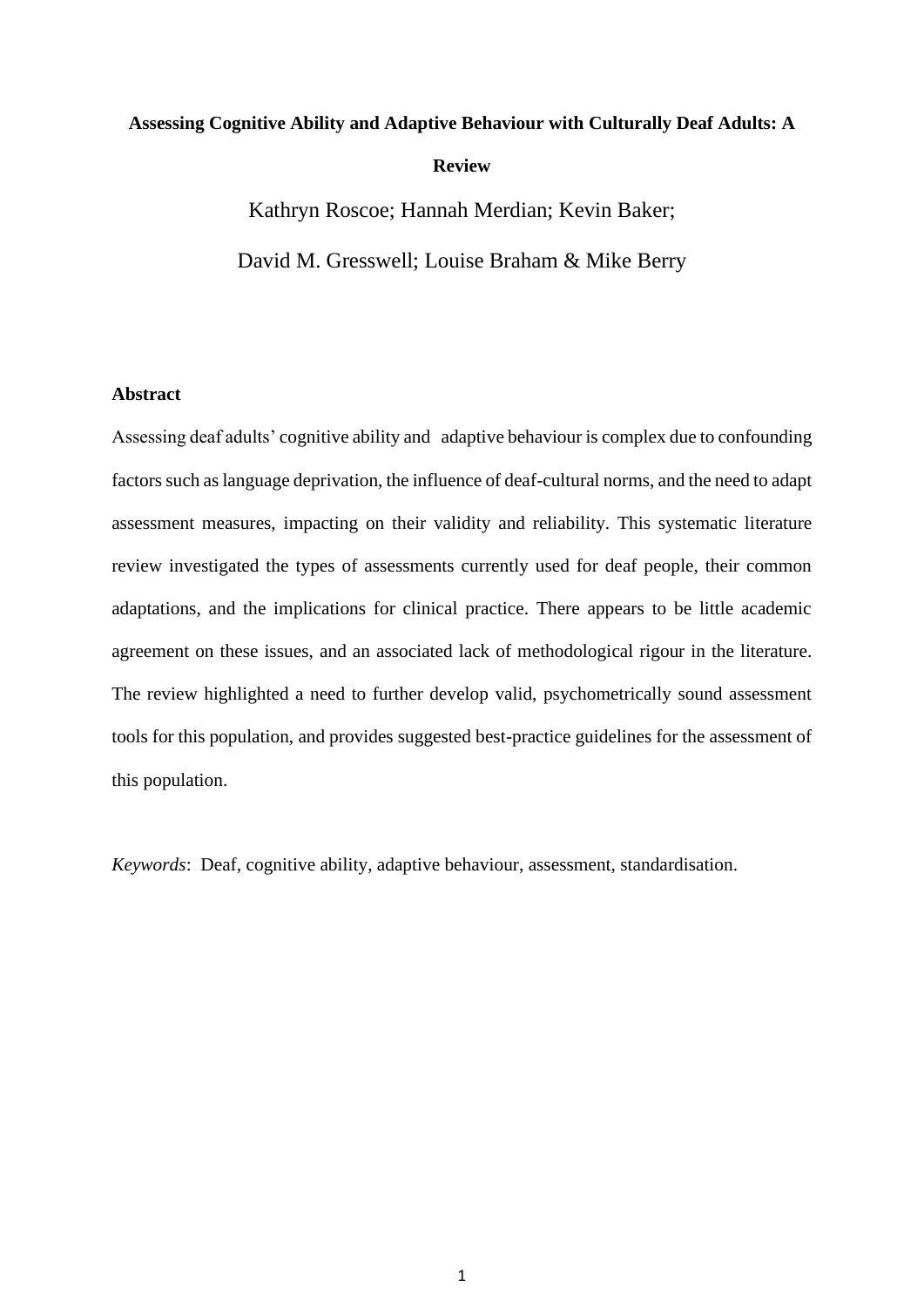#### **INTR**O**DUCTION**

In this paper, we review the issues surrounding the assessment of Intellectual Disability (ID) in deaf adults. Identifying ID involves the assessment of both *cognitive* and *adaptive* behaviour, along with evidence that these deficits started within the developmental period (American Psychiatric Association, 2013).

In the UK, around 10 million people have some form of hearing loss. Around 800,000 of this group are severely or profoundly deaf (Action on Hearing Loss, 2011). Often, British Sign Language (BSL) is the preferred form of communication, a language that is reportedly being used by between 15,000 (Office for National Statistics, 2011) and 156,000 (British Deaf Association, 2013) people. Some deaf people identify as a cultural and linguistic minority group. While prevalence data suggest that hearing loss may be associated with a greater prevalence of (a diagnosis of) ID (e.g., Gallaudet Research Institute, 2008), the assessment of behavioural and psychiatric problems in deaf populations is often confounded by difficulties in undertaking and interpreting assessments, including differing opinions on what constitutes reasonable adaptations to testing and unfamiliarity with issues associated with deafness (Reesman et. al., 2014).

#### **Cognitive Assessment and Deaf People**

The methodological complexities of assessing cognitive abilities with deaf people have frequently been discussed (e.g., Baker & Baker, 2011; Pollard et. al., 2005). Few cognitive assessments provide formal guidance on their use for deaf adults; and common adaptations, such as use of an interpreter or translation of the items into BSL, impact on the linguistic and cultural validity of the items (Dean et al., 2009; Reesman et al., 2014). As approximately 90% of deaf children are born to hearing parents (Herman & Roy, 2006; Mitchell & Karchmer, 2004), they often experience significant difficulties in developing language skills because the parents have little experience of signing or the cognitive development of deaf children and are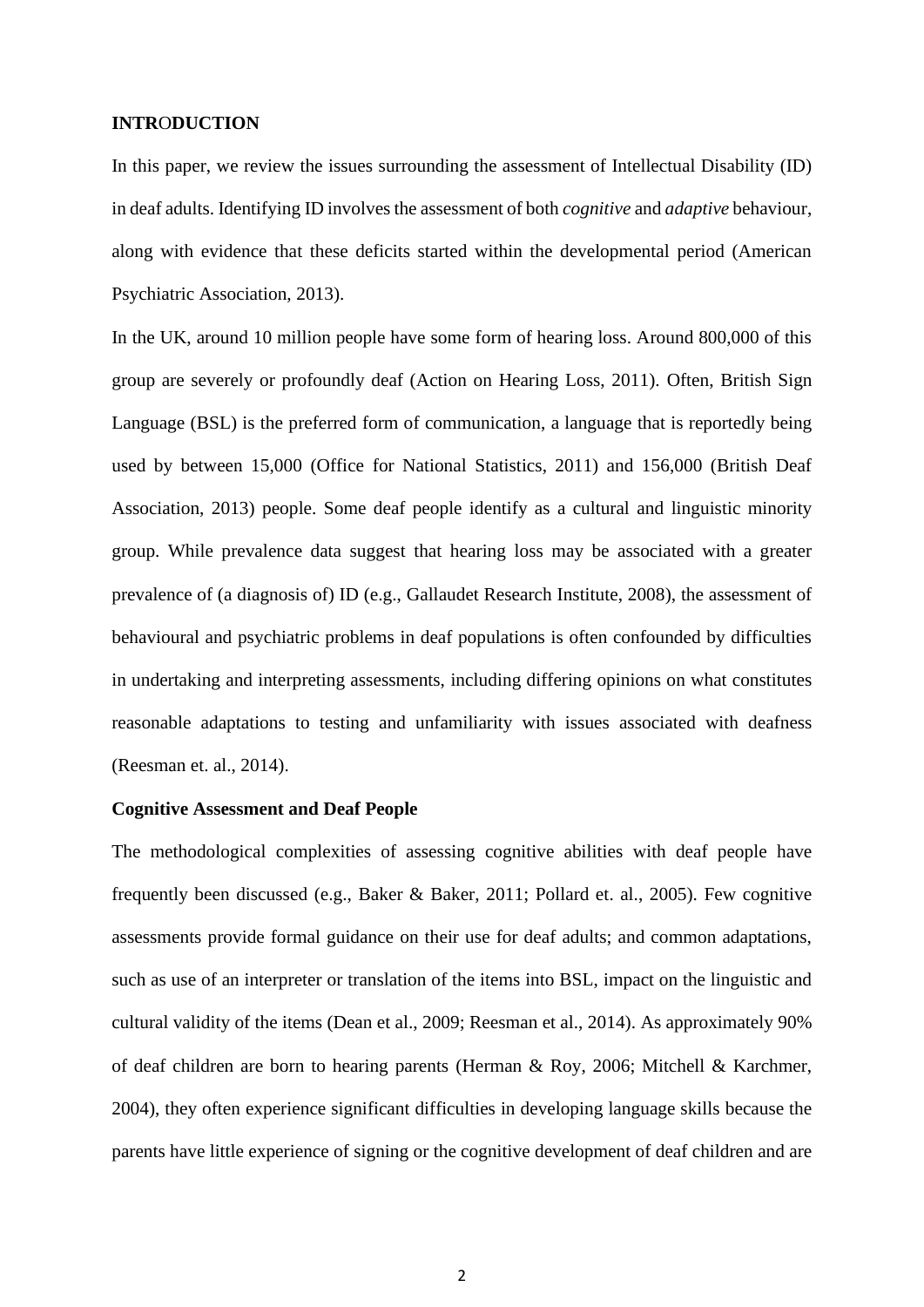exposed to fewer opportunities for incidental learning (e.g., overheard conversations; Moores, 2001), impacting on the development of verbal, social, and cognitive skills.

# **Adaptive Behaviour Assessment and Deaf People**

The second aspect of ID, adaptive behaviour, requires the assessor to determine whether differences in adaptive behaviour are indeed a consequence of lower intellectual functioning as opposed to other factors, such as growing up deaf or language deprived. Some scales do not recognise that they are orientated to activities that deaf individuals do not have real-life experience of or have a different real-life experience of (e.g., Gross, 2003). Indeed, as Jones (2002) pointed out, some assessments of adaptive behaviour may simply highlight that a deaf person does not engage fully in mainstream hearing culture.

Developing psychometrically sound assessments for ID in deaf adults is complicated by the above-described methodological, developmental, and ethical issues. The difficulty in providing clinical guidelines for assessment is indicative of the paucity of research discussing the practical or conceptual issues of conducting psychological assessments with deaf people (Gutman, 2002). Consequently, deaf people may be disadvantaged in the assessment process.

## **CURRENT RESEARCH**

We conducted a systematic literature review to provide an overview of issues concerning psychometrically sound assessment of cognitive ability and adaptive behaviour in deaf adults. Of the 106 reviewed papers, only nine were suitable for inclusion in the review. Our review identified a number of different measures employed to assess cognitive ability and/or adaptive behaviours. Researchers tended to use the *WAIS-IV* non-verbal subtests, the *Wechsler Memory Scale* visual reproduction tasks, or the *Mini-Mental State Exam*. Dean et al. (2009) suggested that there is a systematic measurement error in the latter which yields lower results in the assessment of deaf clients than would otherwise be expected (e.g., difficulty in translating test instructions leading to misunderstanding of the task). Some

3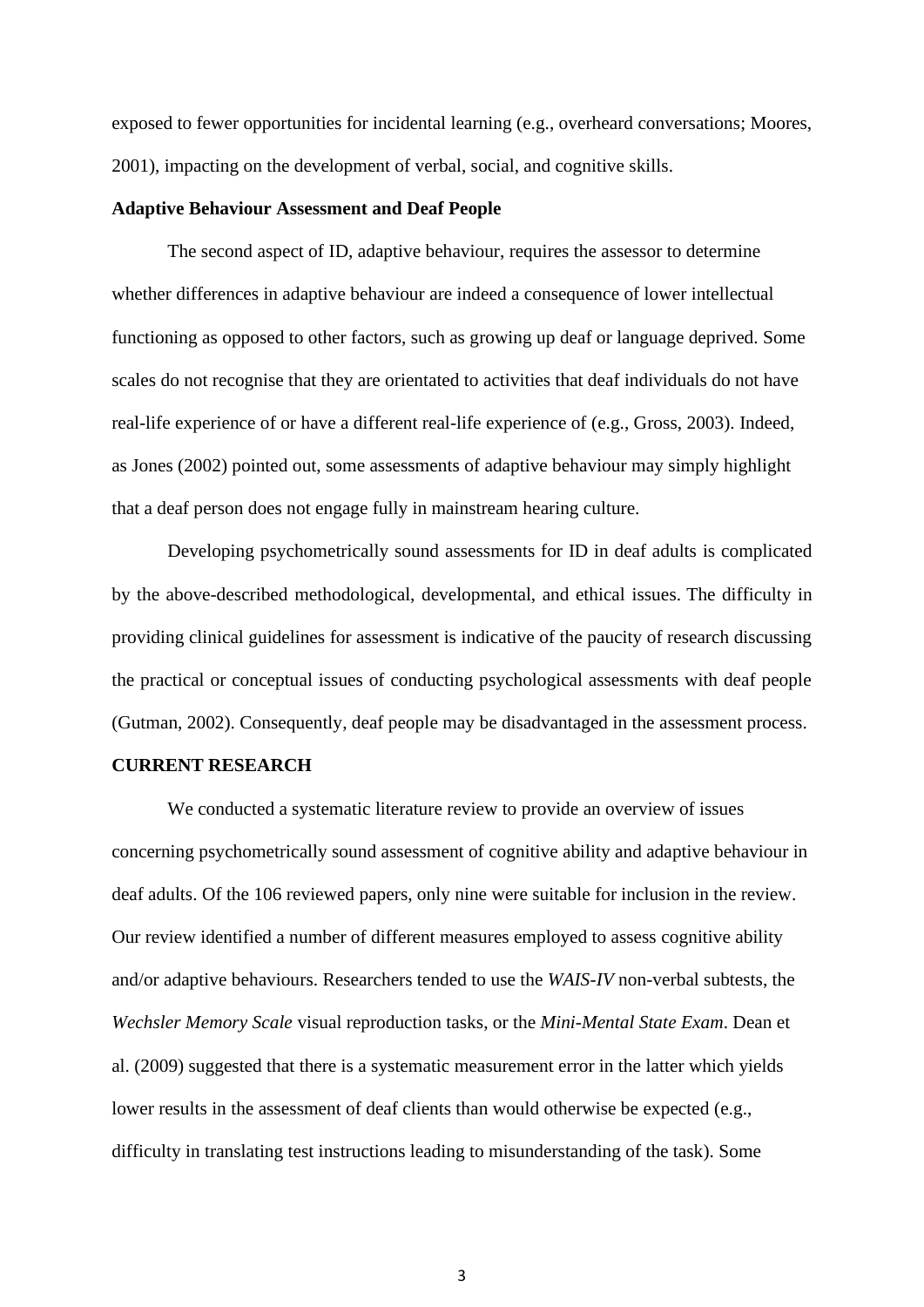measures were developed specifically for deaf people (e.g., the 'Signed Paired Associates Test', Pollard et al., 2005; the 'American Sign Language Stories Test', Pollard et al., 2007). In these studies, care was taken to ensure that the tests were: designed and produced in language accessible to deaf people; that they were consulted (albeit self-selected and well educated) in the test development; and that rigorous translation and piloting procedures were applied throughout the process.

Regarding the assessment of adaptive behaviour in deaf adults, the authors of the papers included in this review repeatedly noted the difficulties in administering and interpreting data from tests that had not been validated for use with the deaf community. For example, Werngern-Elgström et al. (2013) highlight that for deaf people, items intended to assess independence (such as ability to use public transport) may inadvertently assess the ability to communicate effectively with hearing people. O'Reilly et al. (2014) provided deaf group norms that differed from hearing population norms, therefore challenging the applicability of existing scales.

The review also highlighted that there is no standardised approach to adapting assessments for deaf adults. Whilst some (e.g., Baker & Baker, 2011; Chamberlain & Mayberry, 2008) delivered only non-verbal segments of tests as a way of eliminating language deprivation factors from measurement, others used sign language translations; however, some translated only test instructions (e.g., Hauser et al., 2007), whilst others (e.g., Pollard et al., 2005, 2007) used rigorous translation methods for all their materials. Many of the papers reviewed urged caution in interpreting results of assessments that have been translated into sign language. Until methodological issues have been addressed and a clear standard for testing has been developed, inconsistencies in findings are likely to remain. Our review concluded: 1) adaptations are likely to be needed to ensure that culturally deaf individuals understand task demands and are able to engage with the testing process; and 2) adaptations are likely to affect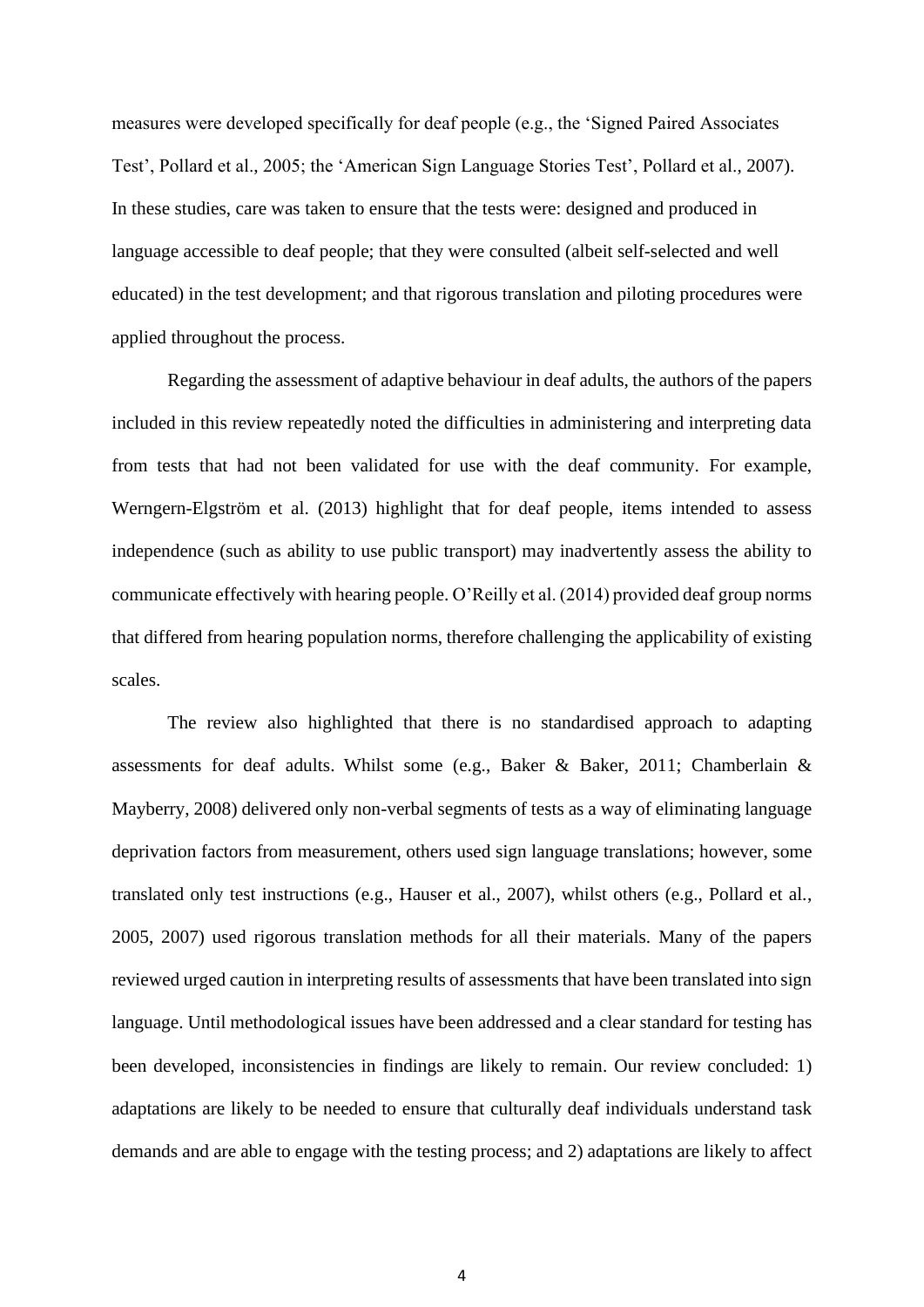the psychometric properties of the measures being used and should be interpreted tentatively by clinicians familiar with deafness.

#### **DISCUSSION**

Four key discussion points emerged from this review:

- **Lack of methodological rigor:** While the reviewed papers showed a good standard of reporting the test procedures and adaptations, only one paper was rated "good" regarding their method. Possible solutions include addressing the psychometric properties of the test, developing norms for deaf sub-populations, and piloting different administration techniques such as working with an interpreter rather than a sign-fluent clinician.
- **Limited applicability of findings:** The findings of this review are dominated by research on the American deaf community and many of the studies recruited only well-educated, motivated, and geographically convenient volunteers, limiting the conclusions that can be drawn from results. More work is needed to facilitate impartial testing of deaf adults compared to their hearing peers, and the need for increased awareness of testing standards by clinicians and researcher, such as the work driven by the Social Research with Deaf people group [\(https://sites.manchester.ac.uk/sord/resources/\)](https://sites.manchester.ac.uk/sord/resources/).
- **Ethical considerations:** Assessments of deaf individuals bring ethical challenges**,** such as the use of translators, or the knowledge / professional background requirements of the translator. Non-standard translations of highly complex and carefully worded psychological assessments are likely to impact on the validity of the data collected (Leigh & Pollard, 2003). The practice of administering any ability test to an individual where the validity of the test is questionable can be considered unethical in itself due to the social and psychological impact of test results on an individual (Maller, 2003).
- **Biases in the presented literature:** It should be noted that we are hearing, therefore possibly introducing a source of bias in the interpretation of results. While the current study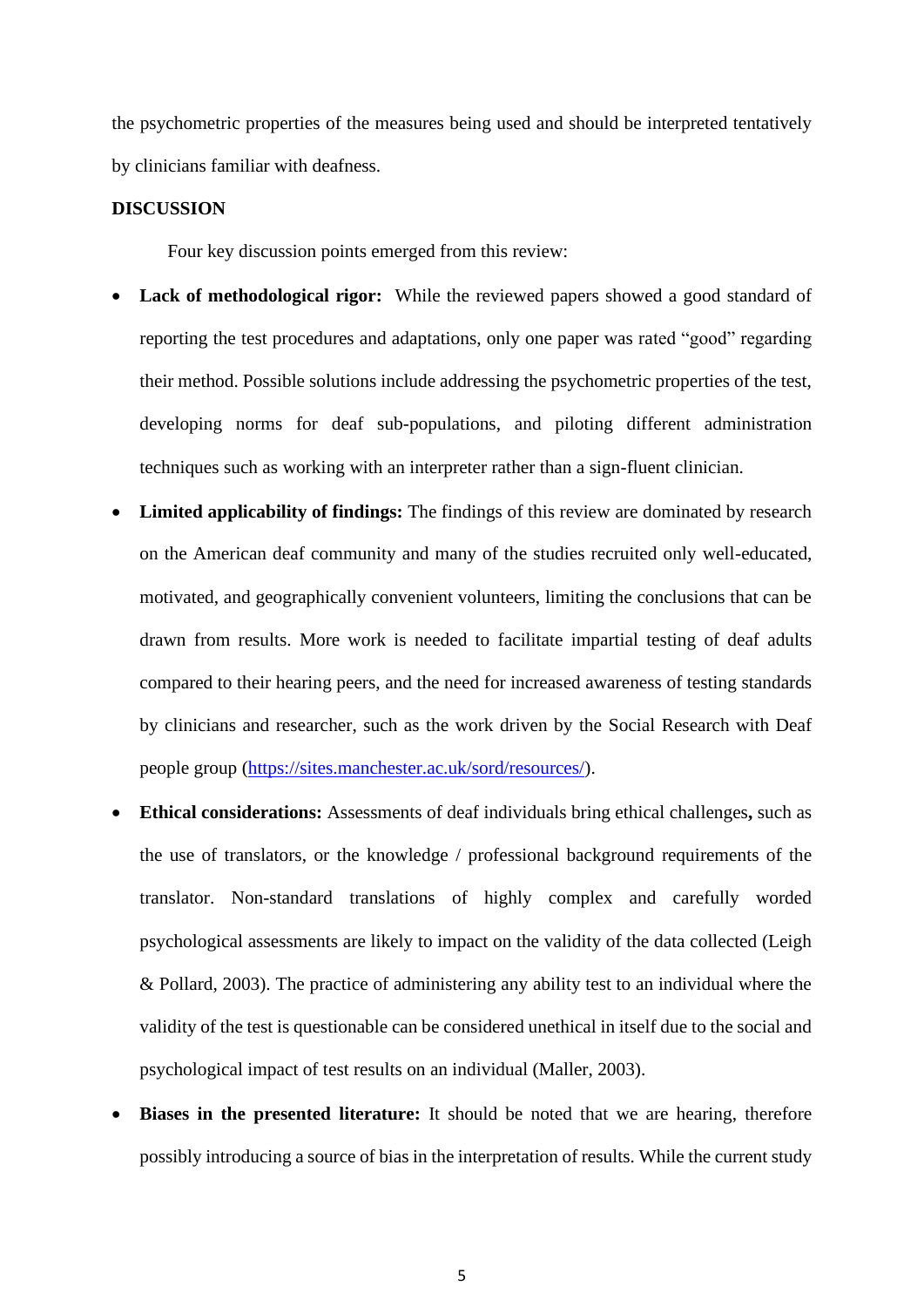excluded grey literature due to the quality criteria, future research may wish to include such literature in order to gain a fuller, culturally-orientated, perspective on the issues that pervade this area. The field of deafness and intellectual ability is still under-researched. There may be a problematic bias in the types of studies into deafness that are funded and published. In addition, this limits the possibility to conduct (and appropriately interpret) rigorous research methods, such as systematic reviews or meta-analyses.

## **CONCLUSIONS**.

Our findings have direct clinical relevance for the assessment of cognitive ability and adaptive behaviour in deaf populations, and indirect implications for clinical diagnosis and resource allocation and therapeutic support. The following conclusions can be drawn:

**1) Which tests of cognitive ability or adaptive behaviour should be administered?** The review has highlighted that agreement is needed for best practice for cognitive or adaptive behaviour assessment in this population and that a variety of testing procedures are being employed.

## **2) What adaptations should be made to standard procedure?**

It is difficult to extrapolate to cognitive testing of deaf adults for clinical purposes as most research in this area is focused on children and/or on academic achievement. It appears that researchers who have made attempts to assess deaf people accounting for cultural factors (such as language deprivation) have done so by either adapting existing tests or creating new measures. Of those who chose to adapt measures, adaptations have ranged from: using only parts of tests that do not load on verbal skills, translating test instructions and/or test materials a priori, to interpreting test instructions and/or test materials on the spot. The variety of methods used to adapt and re-standardise measures not designed for the testing population suggest that it is complex and points to difficulties in the validation of the adapted measure. As such, developing measures specific to the client group to be assessed is likely to be a more reliable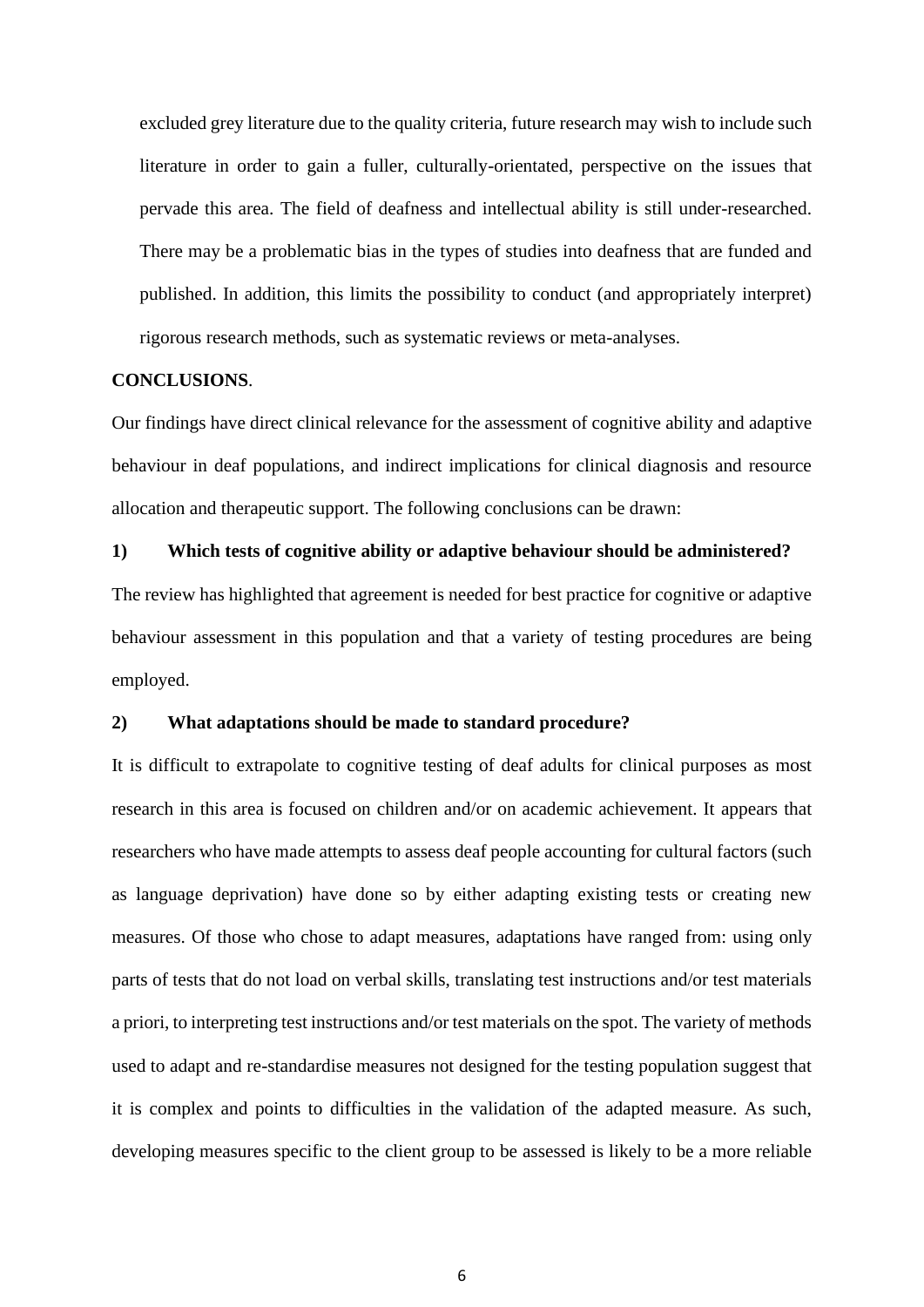and valid means of testing.

#### **3) What are the clinical implications?**

Given the problem of assessing cognitive ability of deaf adults, combined with the underrepresentation of research investigating the assessment of the adaptive behaviour of deaf people, developing new measures is an appropriate first step to assist practitioners in disentangling the various languages, cultural, and cognitive factors underpinning a deaf person's functional ability. This review argues that a "one-size-fits-all" approach may not be suitable given the diverse presentations of deafness. For clinicians administering assessments, we propose to adopt a in Scientist Practitioner stance:

- a. a thorough theoretical understanding of the impact of pre-lingual deafness, and/or growing up language-deprived, on cognitive development; the cultural context in which the adaptive behaviour is being assessed, including the demands that coexisting in both hearing and deaf communities can place on the deaf individual; and choices individuals may have to make in prioritizing the development of their skill set.
- b. The ability to formulate how the clients have been affected by their deafness based on a holistic understanding of the individual's history, including the impact of signing or non-signing parents and their exposure to a signing community etc.
- c. A robust understanding of the principles of psychometric testing and the ability to set up testable hypotheses about how any adaptations to measures are likely to affect the psychometric properties of the test used (e.g., the consequences of changing verbal instructions to three-dimensional signing, the influence of translations and translators).
- d. The ability to taking account of both norm-referenced (the comparison sample) and criterion-referenced considerations (referring to the construct in question, e.g.,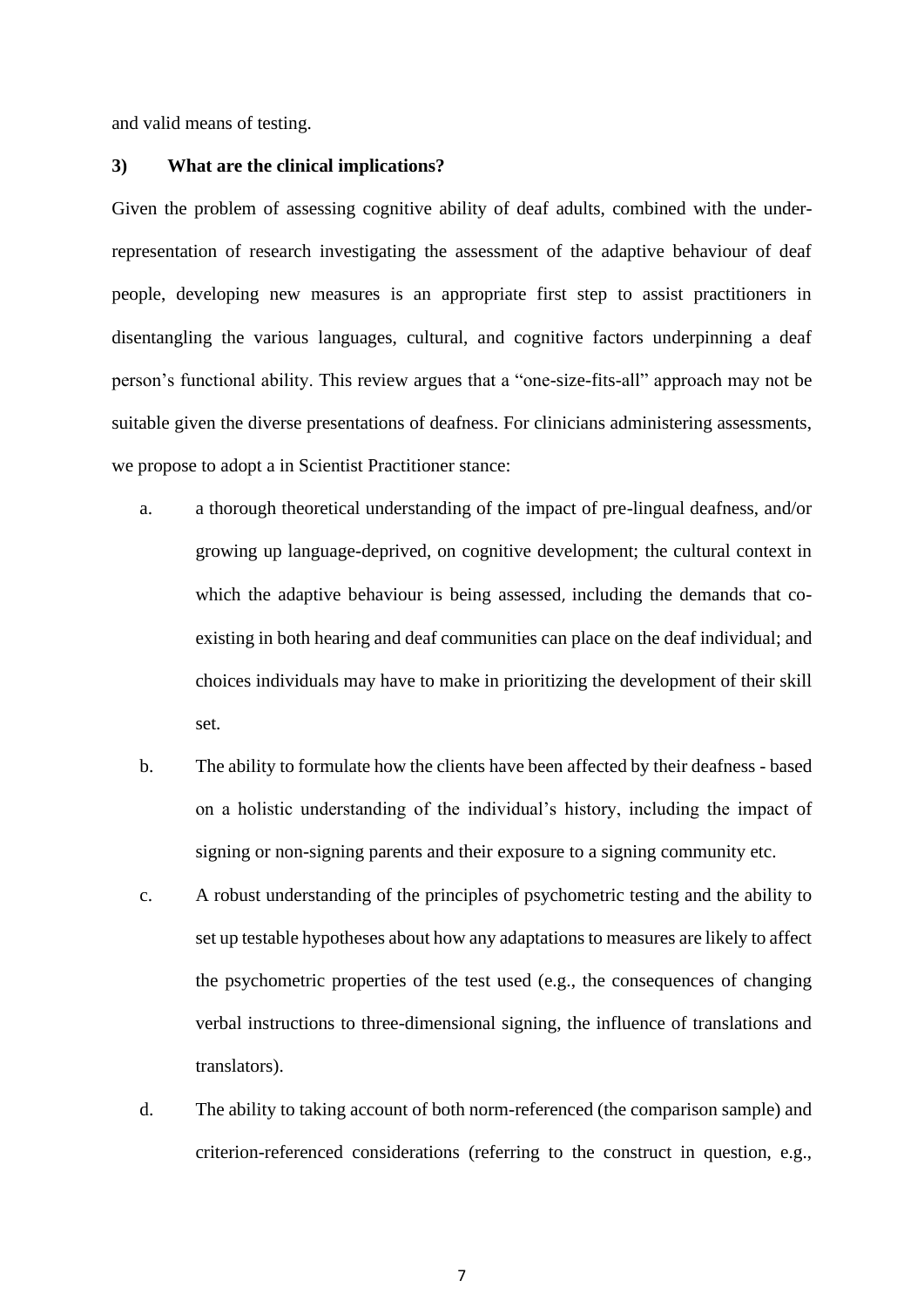consequences of language deprivation *vs.* cognitive impairment *vs.* adaptive behaviour deficits).

e. a commitment to reporting the decision-making transparently, so that the methods used can be directly replicated, that gaps in the knowledge base are made explicit, and the narrative can be critically evaluated

# **Take home message**

- There is a lack of standardisation in the assessment of intellectual ability of a deaf client, which usually consists of an assessment of cognitive ability and adaptive behaviour.
- In addition, this population has very specific needs for an assessment due to confounding factors such as language deprivation, the influence of deaf-cultural norms, and the need for translation into sign language.
- There is a need to develop psychometrically sound assessment tools specifically for deaf individuals rather edited/abridged hearing ones and to assesses how they can be interpreted in a valid way.
- For a more details on the systematic review and its relevance, please contact the authors of the paper.

**Count:** 2,093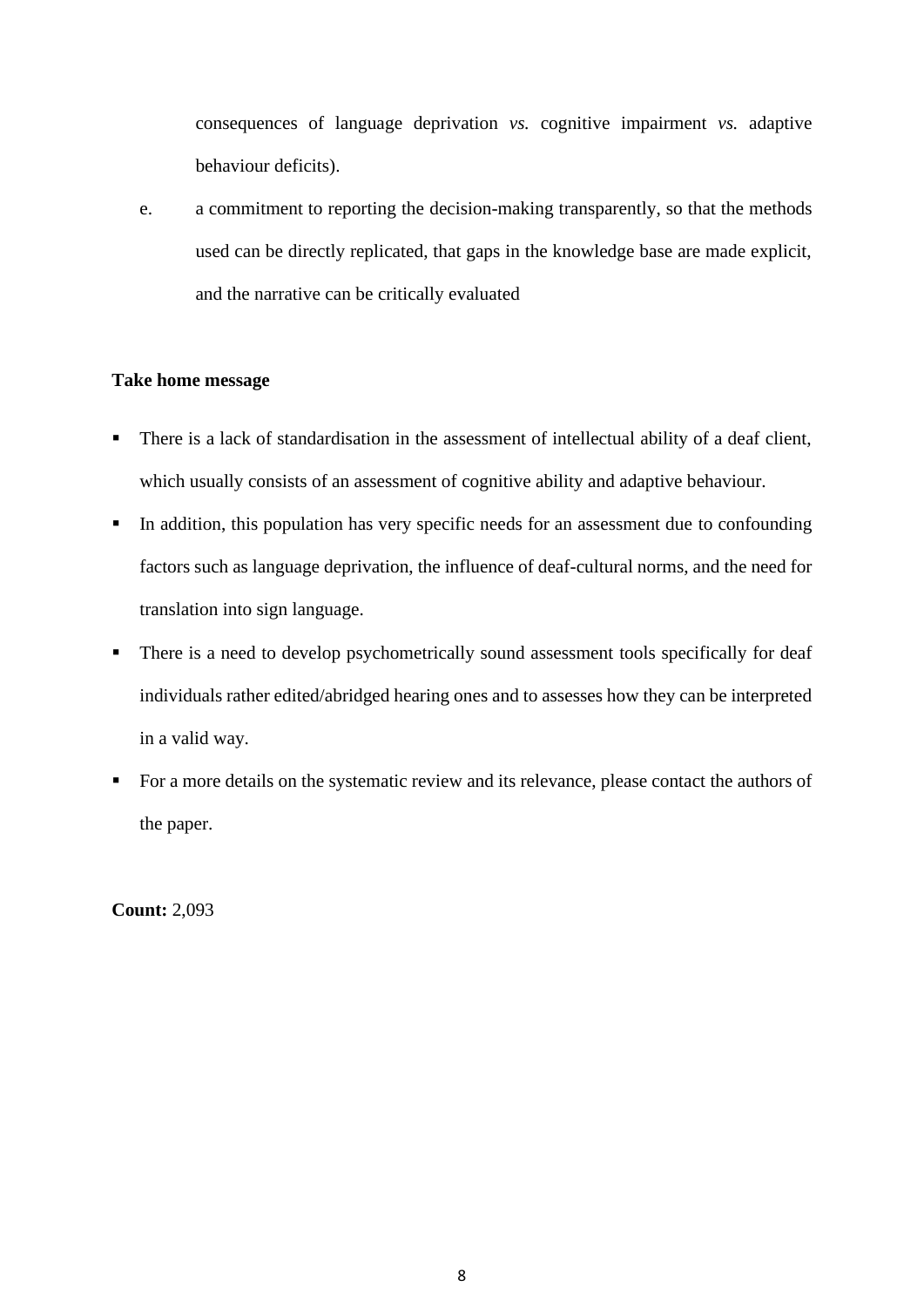## **References**

- Action on Hearing Loss. (2011). *Facts and figures on hearing loss and tinnitus.* www. actiononhearingloss.org.uk/your-hearing/ways-of-communicating/british-signlanguage-bsl.aspx
- American Psychiatric Association. (2013). *Diagnostic and statistical manual of mental disorders* (5th ed.). Arlington, VA: American Psychiatric Publishing
- Baker, K. & Baker, F. (2011). The assessment of intellectual disability with deaf adults. *International Journal of Mental Health and Deafness, 1,* 23-36.
- British Deaf Association (2013). *UK has 156,000 BSL users* [Press release]*.* Retrieved from http://www.bda.org.uk/News/127
- Chamberlain, C., & Mayberry, R. I. (2008). American Sign Language syntactic and narrative comprehension in skilled and less skilled readers: Bilingual and bimodal evidence for the linguistic basis of reading. *Applied Psycholinguistics, 29,* 367-388. Doi: [10.1017/S014271640808017X](https://doi.org/10.1017/S014271640808017X)
- Dean, P. M., Feldman, D. M., Morere, D. & Morton, D. (2009). Clinical evaluation of the Mini-Mental State Exam with culturally deaf senior citizens. *Archives of Clinical Neuropsychology, 24,* 753-760.
- Gallaudet Research Institute (2008). *Regional and national summary report of data from the 2007–08 annual survey of deaf and hard of hearing children and youth*. Washington, DC: Gallaudet Research Institute.
- Goss, B. (2003). Hearing from the deaf culture. *Intercultural Communication Studies, XII-2,*  1-17. Retrieved from https://web.uri.edu/iaics/files/03-Blaine-Goss.pdf
- Gutman, V. (2002). Implications for practitioners in the "small world". In V. Gutman (Ed.). *Ethics in mental health and deafness* (pp. 11-37)*.* Washington, DC: Gallaudet University Press.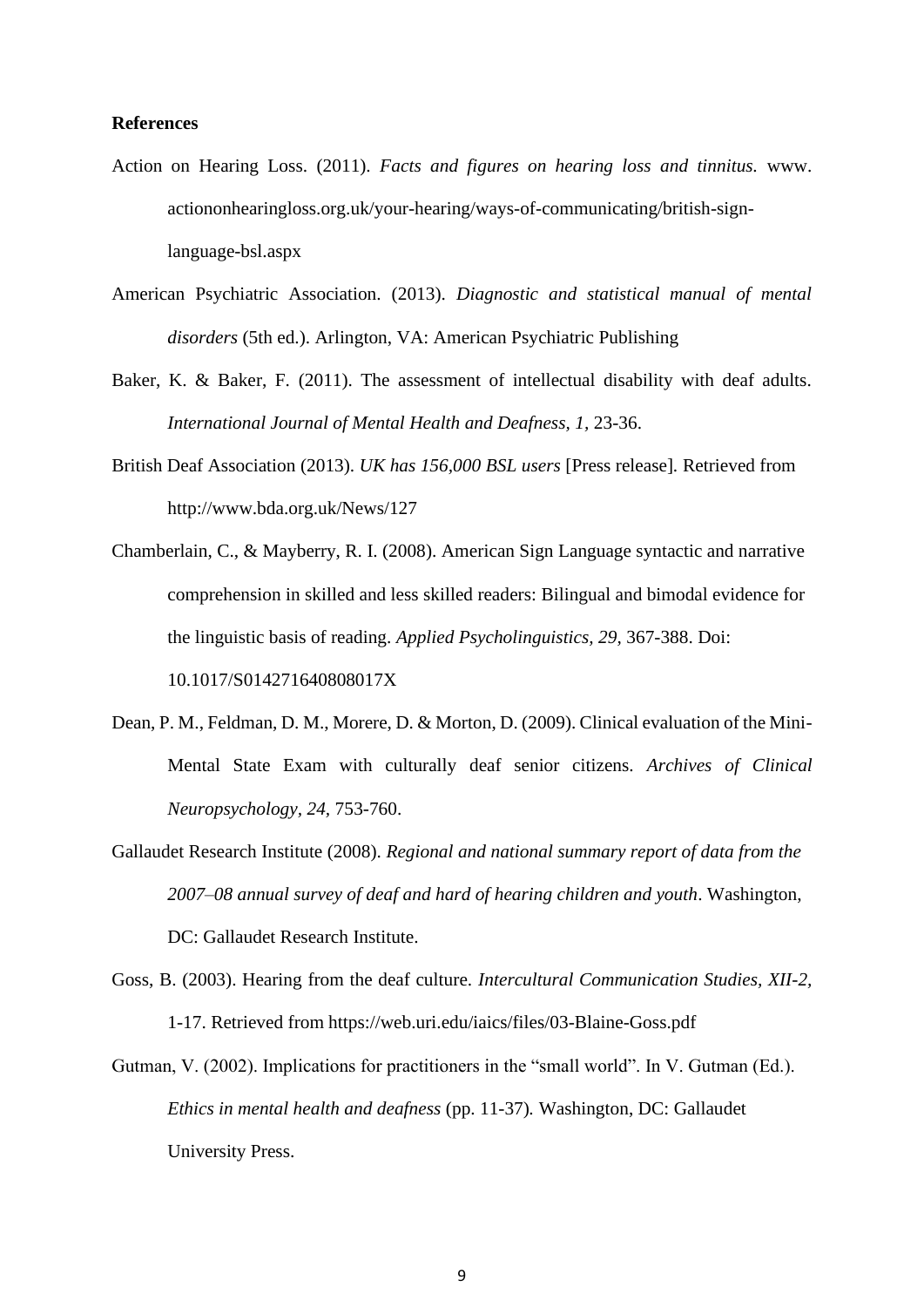- Hauser, P. C., Cohen, J., Dye, M. W. G., & Bavelier, D. (2007). Visual constructive and visual-motor skills in deaf native signers. *Journal of Deaf Studies and Deaf Education, 12,* 148-157. Doi: [0.1093/deafed/enl030](https://doi.org/10.1093/deafed/enl030)
- Herman, R. & Roy, P. (2006). Evidence from the wider use of the BSL receptive test. *Deafness and Educational International, 8,* 33-47. Doi: [10.1002/dei.33](http://doi.org/10.1002/dei.33)
- Jones, M. A. (2002). Deafness as culture: A psychosocial perspective. *Disability Studies Quarterley, 22,* 51-60. Retrieved from http://dsq-sds.org/article/view/344/435
- Leigh, I. W., & Pollard, R. Q. (2003). Mental health and deaf adults. In M. Marschark (Ed.). *Oxford handbook of deaf studies, language, and education* (pp. 203-215). New York, NY: Oxford University Press.
- Maller, S. J. (2003). Intellectual assessment of deaf people: a critical review of core concepts and issues. In M. Marschark (Ed.). *Oxford handbook of deaf studies, language, and education* (pp. 451-463). New York, NY: Oxford University Press.
- Mitchell, R. E., & Karchmer, M. A. (2004). When parents are deaf versus hard of hearing: Patterns of sign use and school placement of deaf and hard-of-hearing children. *Journal of Deaf Studies and Deaf Education, 9,* 133-152. Doi:

10.1093/deafed/enh017

- Moores, D. (2001). *Educating the deaf: Psychology, principles, and practices* (5<sup>th</sup> ed.). Boston, MA: Houghton Mifflin Company.
- Office for National Statistics. (2011). *2011 census: Quick statistics for England and Wales, March 2011.* www.ons.gov.uk/ons/rel/census/2011-census/key-statistics-and-quickstatistics-for-wards-and-output-areas-in-england-and-wales/STB-2011-census--quickstatistics-for-england-and-wales--march-2011.html
- O'Reilly, K., Peterson, C. C., & Wellman, H. M. (2014). Sarcasm and advanced theory of mind understanding in children and adults with pre-lingual deafness. *Developmental*